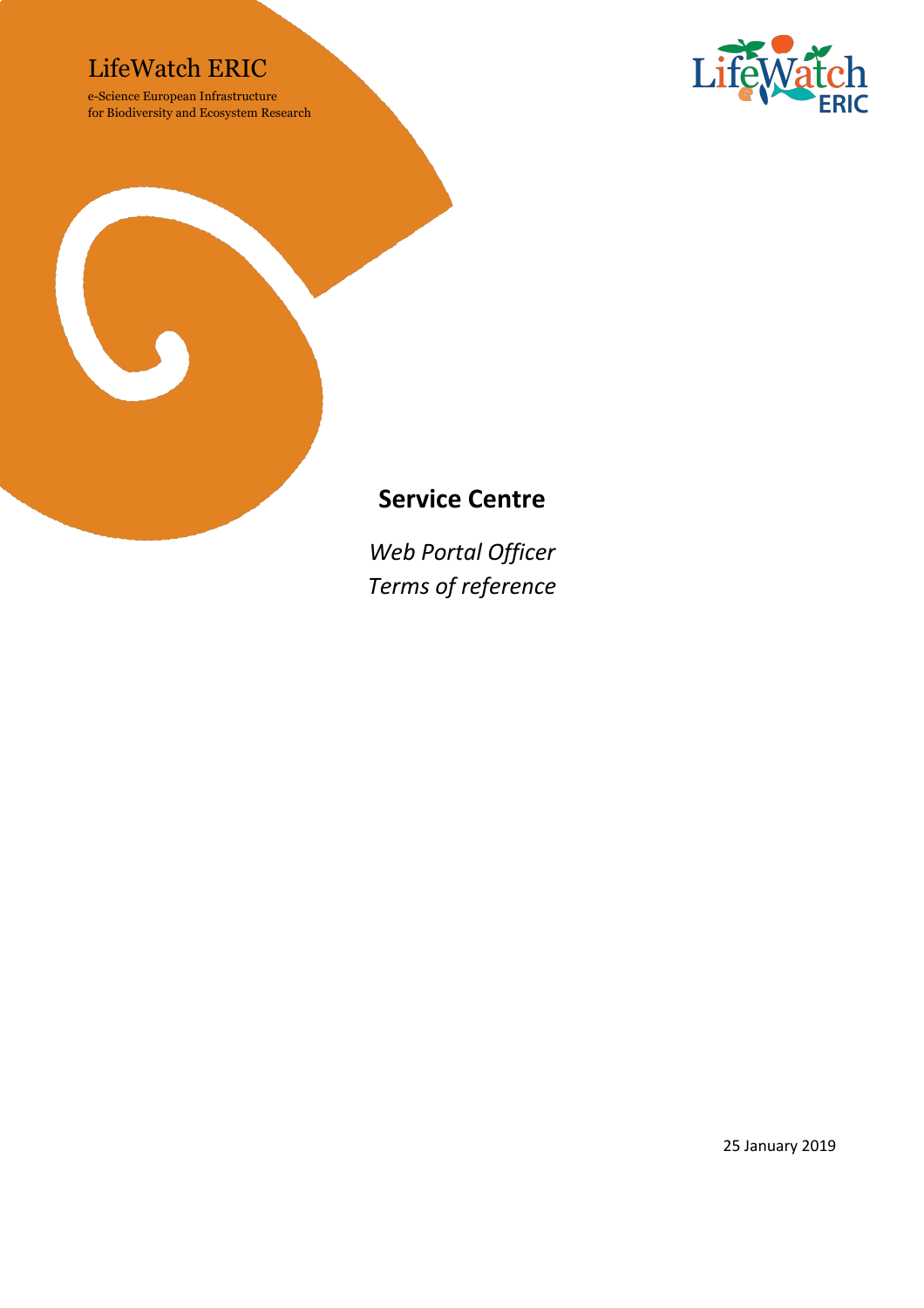for Biodiversity and Ecosystem Research



#### **Job description**

JOB TITLE: Web Portal Officer LOCATION: LifeWatch ERIC Service Centre premises in Lecce (Italy) Position: Full-time, Max. 24 months

#### **Main accountabilities**

- I. She/he will work under the supervision of and directly report to the Interim ICT Coordinator for the continuous development of the LifeWatch ERIC Official Web Portal;
- II. She/he will implement modules, portlets, services and tools according to the needs of the scientific community and of the distributed National nodes of LifeWatch ERIC;
- III. She/he will maintain and update the Web Portal of LifeWatch ERIC addressing security, legal and performance issues;
- IV. She/he will work on the integration of the LifeWatch ERIC Official Web Portal with services provided by the LifeWatch ICT core (i.e. AAI, etc.) or by external providers (i.e. Orchid Id, persistent identifiers, etc.);
- V. She/he will work on the implementation and population of the different metadata and data catalogues (Services, Resources, VREs);
- VI. She/he will work on the development of a new release of the LifeWatch ERIC HelpDesk.

#### **The ideal candidate should meet the following requirements**

- Have a higher university degree or equivalent qualifications in Computer Science;
- At least 3 years of accredited professional experience in design, development and deploy of Web Applications;
- Accredited professional experience in creating high-quality web and mobile apps containing rich content and user interface components by working closely with user experience designers to take wireframes and mockups from conception to implementation. Identify specific issues in the user interface, recommending and implementing solutions that influence and improve the design of products that provide a delightful user experience along with high performance, security, quality, and stability;